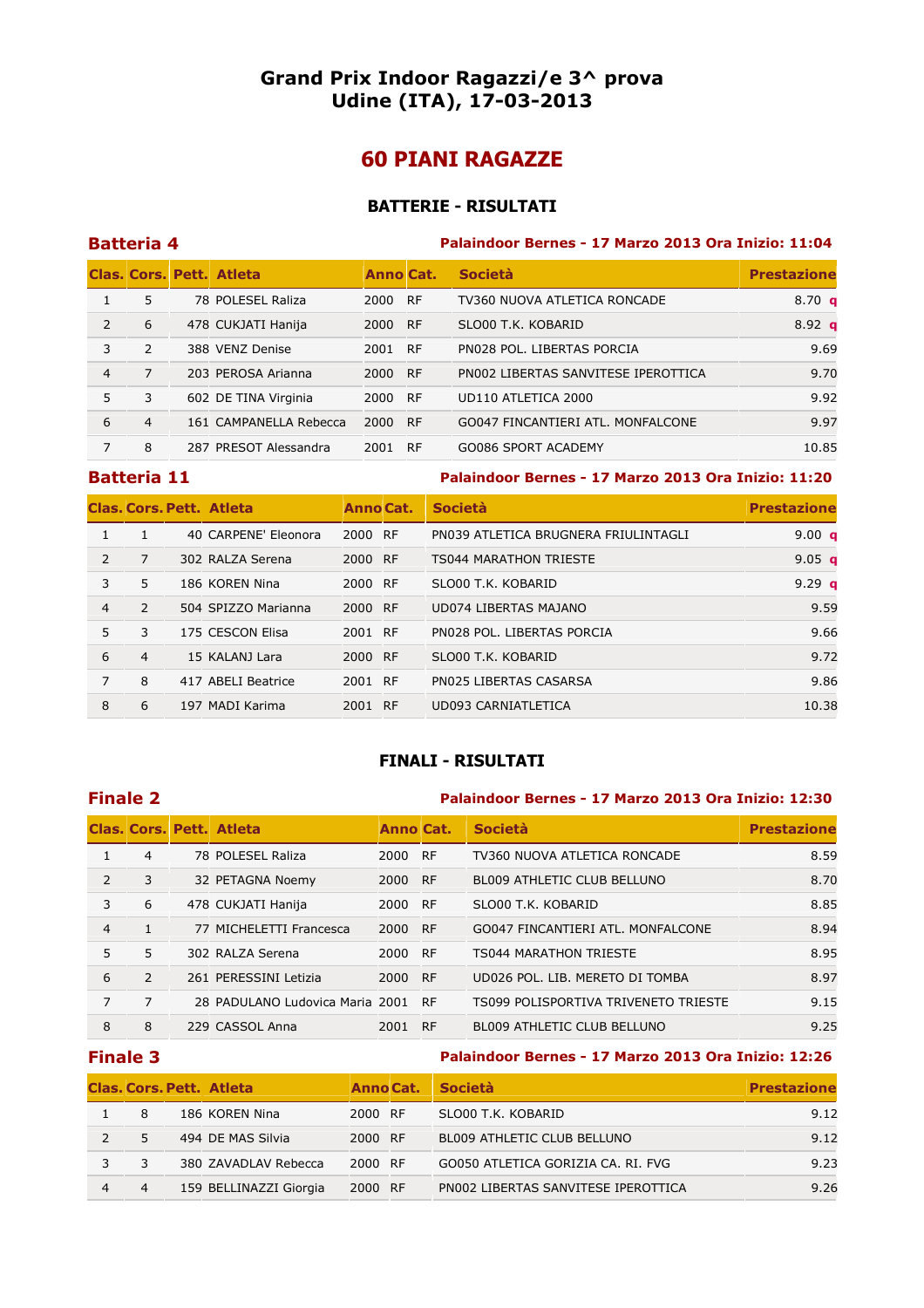|   |   | 52 MAZZOLINI Chiara | 2000 RF | PN025 LIBERTAS CASARSA              | 9.27 |
|---|---|---------------------|---------|-------------------------------------|------|
| 6 | ь | 107 ROMANELLI Emy   | 2000 RF | UD018 LIBERTAS FRIUL PALMANOVA      | 9.30 |
|   |   | 249 BRAVIN Eva      | 2000 RF | PN002 LIBERTAS SANVITESE IPEROTTICA | 9.37 |
|   |   | 344 SALIF Fatimata  | 2000 RF | GO050 ATLETICA GORIZIA CA. RI. FVG  | 9.42 |

# SALTO IN LUNGO/LJ RAGAZZE

# SERIE - RISULTATI

| <b>Serie 2</b> |                    |                                          |         | Palaindoor Bernes - 17 Marzo 2013 Ora Inizio: 09:50 - Ora Fine: 10:55 |                    |
|----------------|--------------------|------------------------------------------|---------|-----------------------------------------------------------------------|--------------------|
|                |                    | <b>Clas. Pett. Atleta</b>                |         | Anno Cat. Società                                                     | <b>Prestazione</b> |
| $\mathbf{1}$   |                    | 190 KOREN Nina                           | 2000 RF | SLO00 T.K. KOBARID                                                    | 4.24               |
|                | $1^{\circ}$ : 4.24 | $2^{\circ}$ :<br>N<br>$3^{\circ}$ : 3.95 |         |                                                                       |                    |
| $\mathbf{2}$   |                    | 242 PETAGNA Noemy                        | 2000 RF | BL009 ATHLETIC CLUB BELLUNO                                           | 4.22               |
|                | $1^\circ$ : 4.05   | $2^{\circ}$ : 3.79<br>$3^{\circ}$ : 4.22 |         |                                                                       |                    |
| 3              |                    | 87 CUKJATI Hanija                        | 2000 RF | SLO00 T.K. KOBARID                                                    | 3.83               |
|                | $1^{\circ}$ : 3.83 | $2^{\circ}$ : 3.79<br>$3^{\circ}$ : 3.14 |         |                                                                       |                    |
| $\overline{4}$ |                    | 140 KALANJ Lara                          | 2000 RF | SLO00 T.K. KOBARID                                                    | 3.77               |
|                | $1^{\circ}$ : 3.77 | $2^{\circ}$ : 3.54<br>$3^{\circ}$ : 3.74 |         |                                                                       |                    |
| 5              |                    | 630 GALUPPO Francesca                    | 2000 RF | TS099 POLISPORTIVA TRIVENETO TRIESTE                                  | 3.69               |
|                | $1^{\circ}$ : 3.20 | $2^{\circ}$ : 3.69<br>$3^{\circ}$ : 3.26 |         |                                                                       |                    |
| 6              |                    | 50 BRAVIN Eva                            | 2000 RF | PN002 LIBERTAS SANVITESE IPEROTTICA                                   | 3.61               |
|                | $1^{\circ}$ : 3.49 | $2^{\circ}$ : 3.57<br>$3^{\circ}$ : 3.61 |         |                                                                       |                    |
| $7^{\circ}$    |                    | 274 HERGHELEGIU Cristina Ma              | 2001 RF | PN019 POL. TRIVIUM SPILIMBERGO                                        | 3.57               |
|                | $1^{\circ}$ : 3.57 | $2^{\circ}$ : 2.85<br>$3^\circ$ :<br>N   |         |                                                                       |                    |
| 8              |                    | 282 GOOSEN Mareli                        | 2001 RF | TV360 NUOVA ATLETICA RONCADE                                          | 3.54               |
|                | $1^{\circ}$ : 3.54 | $2^{\circ}$ : 3.40<br>$3^{\circ}$ : 3.23 |         |                                                                       |                    |
| 9              |                    | 451 SACCHI Teresa                        | 2001 RF | TS087 C.AZ. FINCANTIERI WARTSILA IT.                                  | 3.51               |
|                | $1^{\circ}$ : 3.26 | $2^{\circ}$ : 3.18<br>$3^{\circ}$ : 3.51 |         |                                                                       |                    |
| 10             |                    | 424 ZAVADLAV Rebecca                     | 2000 RF | GO050 ATLETICA GORIZIA CA. RI. FVG                                    | 3.49               |
|                | $1^{\circ}$ : 3.30 | $2^{\circ}$ : 3.45<br>$3^{\circ}$ : 3.49 |         |                                                                       |                    |
| 11             |                    | 4 DOVIER Federica                        | 2000 RF | UD030 ATLETICA UDINESE MALIGNANI                                      | 3.42               |
|                | $1^{\circ}$ : 3.28 | $2^{\circ}$ : 3.42<br>$3^{\circ}$ : 2.81 |         |                                                                       |                    |
| 12             |                    | 179 BORTOLIN Federica                    | 2001 RF | PN028 POL. LIBERTAS PORCIA                                            | 3.40               |
|                | $1^{\circ}$ : 3.05 | $2^{\circ}$ : 3.12<br>$3^{\circ}$ : 3.40 |         |                                                                       |                    |
| 13             |                    | 445 TASSIN Elisabetta                    | 2001 RF | UD018 LIBERTAS FRIUL PALMANOVA                                        | 3.38               |
|                | $1^{\circ}$ : 3.12 | $2^{\circ}$ : 3.38<br>$3^{\circ}$ : 3.06 |         |                                                                       |                    |
| 14             |                    | 499 OBLACH Vanessa                       | 2000 RF | GO047 FINCANTIERI ATL. MONFALCONE                                     | 3.30               |
|                | $1^{\circ}$ : 3.30 | $2^{\circ}$ : 2.62<br>$3^{\circ}$ : 2.52 |         |                                                                       |                    |
| 15             |                    | 310 DI BIN Veronica                      | 2000 RF | UD026 POL. LIB. MERETO DI TOMBA                                       | 3.27               |
|                | $1^{\circ}$ : 3.17 | $2^{\circ}$ : 3.27<br>$3^{\circ}$ : 2.98 |         |                                                                       |                    |
| 16             |                    | 432 BALDO Alessia                        | 2000 RF | UD102 ATHLETIC CLUB APICILIA                                          | 3.21               |
|                | $1^{\circ}$ : 2.78 | $2^{\circ}$ : 2.90<br>$3^{\circ}$ : 3.21 |         |                                                                       |                    |
| 17             |                    | 212 MADI Karima                          | 2001 RF | UD093 CARNIATLETICA                                                   | 3.20               |
|                | $1^{\circ}$ : 3.20 | $2^{\circ}$ : 3.16<br>$3^{\circ}$ : 3.15 |         |                                                                       |                    |
| 18             |                    | 286 SALOMON Giulia                       | 2000 RF | UD030 ATLETICA UDINESE MALIGNANI                                      | 3.15               |